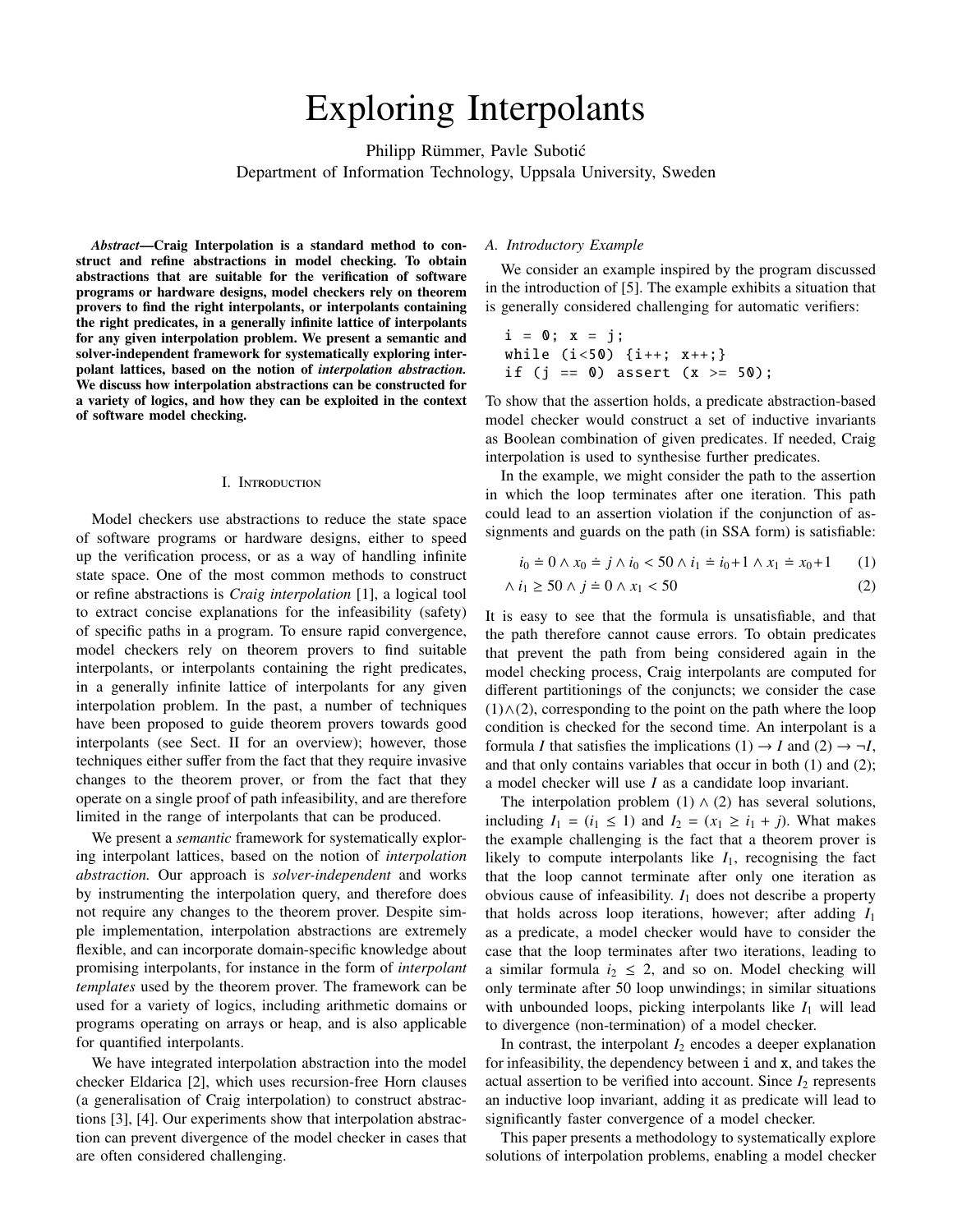to steer the theorem prover towards interpolants like  $I_2$ . This is done by modifying the query given to the theorem prover, through the application of *interpolation abstractions* that capture domain knowledge about useful interpolants. To obtain  $I_2$ , we over-approximate the interpolation query  $(1) \wedge (2)$ in such a way that  $I_1$  no longer is a valid interpolant:

$$
(i_0 \doteq 0 \land x_0 \doteq j' \land i_0 < 50 \land \n i'_1 \doteq i_0 + 1 \land x'_1 \doteq x_0 + 1 \land x'_1 - i'_1 \doteq x_1 - i_1 \land j' \doteq j
$$
\n
$$
\land \left( x_1 - i_1 \doteq x''_1 - i''_1 \land j \doteq j'' \land i''_1 \ge 50 \land j'' \doteq 0 \land x''_1 < 50 \right)
$$

The rewriting consists of two parts: (i) the variables  $x_1, i_1, j$ are renamed to  $x'_1$ ,  $i'_1$ ,  $j'$  and  $x''_1$ ,  $i''_1$ ,  $j''$ , respectively; (ii) limited<br>knowledge about the values of  $x_i$ , *i*, *i* is re-introduced by knowledge about the values of  $x_1$ ,  $i_1$ ,  $j$  is re-introduced, by adding the grey parts of the interpolation query. Note that the formula is still unsatisfiable. Intuitively, the theorem prover "forgets" the precise value of  $x_1$ ,  $i_1$ , ruling out interpolants like *I*1; however, the prover retains knowledge about the difference  $x_1 - i_1$  (and the value of *j*), which is sufficient to compute relational interpolants like *I*2.

The terms  $x_1 - i_1$  and *j* have the role of *templates*, and encode the domain knowledge that linear relationships between variables and the loop counter are promising building blocks for invariants (the experiments Sect. VII illustrate the generality of this simple kind of template). Template-generated abstractions represent the most important class of interpolation abstractions considered in this paper (but not the only one), and are extremely flexible: it is possible to use both template terms and template formulae, but also templates with quantifiers, parameters, or infinite sets of templates.

Templates are in our approach interpreted *semantically*, not *syntactically*, and it is up to the theorem prover to construct interpolants from templates, Boolean connectives, or other interpreted operations. To illustrate this, observe that the templates  $\{x_1 - i_1, i_1\}$  would generate *the same* interpolation abstraction as  $\{x_1, i_1\}$ ; this is because the values of  $x_1 - i_1, i_1$ uniquely determine the value of  $x_1$ ,  $i_1$ , and vice versa.

# *B. Contributions and Organisation of this Paper*

- The framework of *interpolant abstractions* (Sect. IV);
- A catalogue of interpolation abstractions, in particular interpolation abstractions generated from *template terms* and *template predicates* (Sect. V);
- Algorithms to explore *lattices of interpolation abstractions,* in order to compute a range of interpolants for a given interpolation problem (Sect. VI);
- An experimental evaluation (Sect. VII).

# II. Related Work

Syntactic restrictions of considered interpolants [5], [6], for instance limiting the magnitude of literal constants in interpolants, can be used to enforce convergence and completeness of model checkers. This method is theoretically appealing, and has been the main inspiration for the work presented in this paper. In practice, syntactic restrictions tend to be difficult to implement, since they require deep modifications of an interpolating theorem prover; in addition, completeness does

not guarantee convergence within an acceptable amount of time. We present an approach that is semantic and more pragmatic in nature; while not providing any theoretic convergence guarantees, the use of domain-specific knowledge can lead to performance advantages in practice.

It has been proposed to use term abstraction to improve the quality of interpolants [7], [8]: intuitively, the occurrence of individual symbols in an interpolant can be prevented through renaming. Our approach is highly related to this technique, but is more general since it enables fine-grained control over symbol occurrences in an interpolant. For instance, in Sect. I-A arbitrary occurrence of the variable  $i_1$  is forbidden, but occurrence in the context  $x_1 - i_1$  is allowed.

The strength of interpolants can be controlled by choosing different interpolation calculi [9], [10], applied to the same propositional resolution proof. To the best of our knowledge, no conclusive results are available relating interpolant strength with model checking performance. In addition, the extraction of different interpolants *from the same proof* is less flexible than imposing conditions already on the level of proof construction; if a proof does not leverage the right arguments why a program path is infeasible, it is unlikely that good interpolants can be extracted using any method.

In a similar fashion, proofs and interpolants can be **min**imised by means of proof transformations [11], [12]. The same comments as in the previous paragraph apply.

Divergence of model checkers can be prevented by combining interpolation with acceleration, which computes precise loop summaries for restricted classes of programs [13], [14], [15]. Again, our approach is more pragmatic, can incorporate domain knowledge, but is not restricted to any particular class of programs. Our experiments show that our method is similarly effective as acceleration for preventing divergence when verifying error-free programs. However, in contrast to acceleration, our method does not support the construction of long counterexamples spanning many loop iterations.

Templates have been used to synthesise program invariants in various contexts, for instance [16], [17], [18], and typically search for invariants within a rigidly defined set of constraints (e.g., with predefined Boolean or quantifier structure). Our approach can be used similarly, with complex building blocks for invariants specified by the user, but leaves the construction of interpolants from templates entirely to the theorem prover.

## III. Preliminaries

*1) Craig interpolation:* We assume familiarity with standard classical logic, including notions like terms, formulae, Boolean connectives, quantifiers, satisfiability, structures, models. For an overview, see, e.g., [19]. The main logics considered in this paper are *classical first-order logic* with equality (FOL) and *Presburger arithmetic* (PA), but our method is not restricted to FOL or PA. In the context of SMT, the quantifierfree fragment of FOL, with equality  $\dot{=}$  as only predicate, is usually denoted by EUF.

Given any logic, we distinguish between *logical symbols,* which include Boolean connectives, equality  $\dot{=}$ , interpreted functions, etc., and *non-logical symbols*, among others variables and uninterpreted functions. If  $\bar{s} = \langle s_1, \ldots, s_n \rangle$  is a list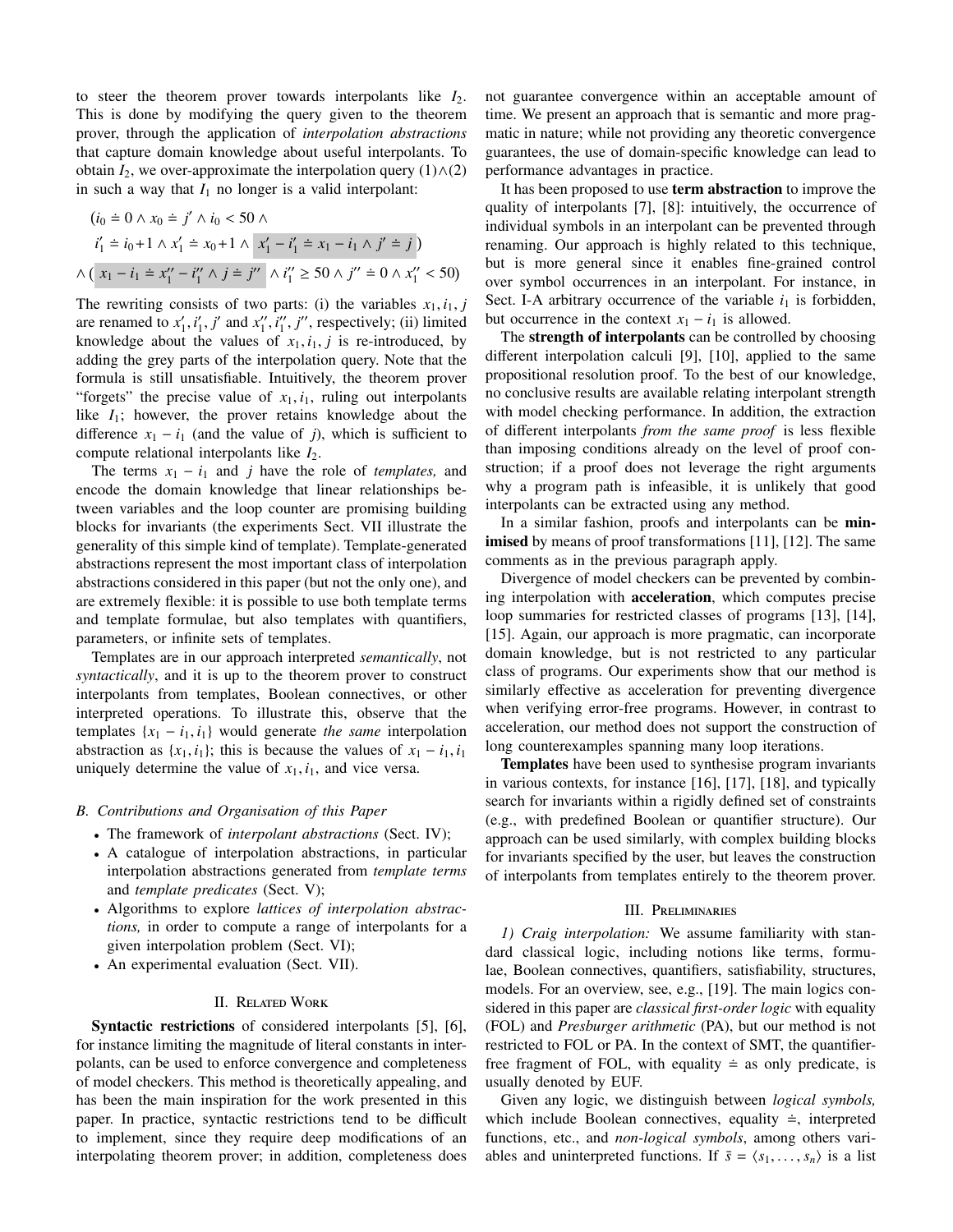of non-logical symbols, we write φ[ ¯*s*] (resp., *<sup>t</sup>*[ ¯*s*]) for a formula (resp., term) containing no non-logical symbols other than ¯*s*. We write  $\bar{s}' = \langle s'_1, \ldots, s'_n \rangle$  (and similarly  $\bar{s}'$ , etc.) for a list of primed symbols:  $\phi[\bar{s}']$  ( $t[\bar{s}']$ ) is the variant of  $\phi[\bar{s}]$  ( $t[\bar{s}]$ ) in of primed symbols;  $\phi[\bar{s}']$  ( $t[\bar{s}']$ ) is the variant of  $\phi[\bar{s}]$  ( $t[\bar{s}]$ ) in which  $\bar{s}$  has been replaced with  $\bar{s}'$ which  $\bar{s}$  has been replaced with  $\bar{s}'$ .

An interpolation problem is a conjunction  $A[\bar{s}_A, \bar{s}] \wedge B[\bar{s}, \bar{s}_B]$ over disjoint lists  $\bar{s}_A$ ,  $\bar{s}$ ,  $\bar{s}_B$  of symbols. An *interpolant* is a formula *I*[ $\bar{s}$ ] such that  $A[\bar{s}_A, \bar{s}] \Rightarrow I[\bar{s}]$  and  $B[\bar{s}, \bar{s}_B] \Rightarrow \neg I[\bar{s}]$ ; the existence of an interpolant implies that  $A[\bar{s}_A, \bar{s}] \wedge B[\bar{s}, \bar{s}_B]$ is unsatisfiable. We say that a logic has the *interpolation property* if also the opposite holds: whenever  $A[\bar{s}_A, \bar{s}] \wedge B[\bar{s}, \bar{s}_B]$ is unsatisfiable, there is an interpolant  $I[\bar{s}]$ . For sake of presentation, we only consider logics with the interpolation property; however, many of the results hold more generally.

We represent *binary relations* as formulae  $R[\bar{s}_1, \bar{s}_2]$  over two lists  $\bar{s}_1$ ,  $\bar{s}_2$  of symbols, and relations over a vocabulary  $\bar{s}$  as *R*[ $\bar{s}$ ,  $\bar{s}'$ ]. The identity relation over  $\bar{s}$  is denoted by *Id*[ $\bar{s}$ ,  $\bar{s}'$ ]. With slight abuse of notation if  $\phi[x_i, \ldots, x_j]$  is a formula

With slight abuse of notation, if  $\phi[x_1, \ldots, x_n]$  is a formula containing the free variables  $x_1, \ldots, x_n$ , and  $t_1, \ldots, t_n$  are ground terms, then we write  $\phi[t_1, \ldots, t_n]$  for the formula obtained by substituting  $t_1, \ldots, t_n$  for  $x_1, \ldots, x_n$ .

*2) Statelessness:* Some of the results presented in this paper require an additional assumption about a logic:

**Definition 1** A logic is called *stateless* if conjunctions  $A[\bar{s}] \wedge$ *B*[ $\bar{t}$ ] of satisfiable formulae *A*[ $\bar{s}$ ], *B*[ $\bar{t}$ ] over disjoint lists  $\bar{s}$ ,  $\bar{t}$  of non-logical symbols are satisfiable.

Intuitively, formulae in a stateless logic interact only through non-logical symbols, not via any notion of global state, structure, etc. Many logics that are relevant in the context of verification are stateless (in particular quantifier-free FOL, PA, logics based on the theory of arrays, etc); other logics, for instance full FOL, modal logics, or separation logic can be made stateless by enriching its vocabulary. Statelessness is important in this paper, since we use the concept of *renaming* of symbols to ensure independence of formulae.

*3) Lattices:* A *poset* is a set *D* equipped with a partial ordering  $\sqsubseteq$ . A poset  $\langle D, \sqsubseteq \rangle$  is *bounded* if it has a *least element* ⊥ and a *greatest element* >. We denote the *least upper bound* and the *greatest lower bound* of a set  $X \subseteq D$  by  $\Box X$  and  $\Box X$ , respectively, provided that they exist. Given elements  $a, b \in D$ , we say *b* is a *successor* of *a* if  $a \sqsubseteq b$  but  $a \neq b$ , and *immediate successor* if in addition there is no  $c \in D \setminus \{a, b\}$  with  $a \sqsubseteq c \sqsubseteq b$ . Elements  $a, b \in D$  with  $a \not\sqsubseteq b$  and  $b \not\sqsubseteq a$  are *incomparable*. An element  $a \in X \subseteq D$  is a *maximal element* (resp., *minimal element*) of *X* if  $a \subseteq b$  (resp.,  $b \subseteq a$ ) and  $b \in X$  imply  $a = b$ .

A *lattice*  $L = \langle D, \sqsubseteq \rangle$  is a *poset*  $\langle D, \sqsubseteq \rangle$  such that  $\sqcup \{a, b\}$  and  $\{a, b\}$  and  $\{a, b\}$  and  $\{a, b \in D, I\}$  is a *complete lattice* if all pop- $\lceil \lceil \{a, b\} \rceil$  exist for all  $a, b \in D$ . *L* is a *complete lattice* if all non-<br>empty subsets  $X \subseteq D$  have a least upper bound and greatest empty subsets  $X \subseteq D$  have a least upper bound and greatest lower bound. A complete lattice is bounded by definition. A non-empty subset  $M \subseteq D$  forms a *sub-lattice* if  $\bigcup \{a, b\} \in M$ <br>and  $\bigcap \{a, b\} \in M$  for all  $a, b \in M$ and  $\Box{a,b} \in M$  for all  $a, b \in M$ .<br>A function  $f : D_1 \rightarrow D_2$  when

A function  $f: D_1 \to D_2$ , where  $\langle D_1, \underline{\sqsubseteq}_1 \rangle$  and  $\langle D_2, \underline{\sqsubseteq}_2 \rangle$  are posets, is *monotonic* if  $x \sqsubseteq_1 y$  implies  $f(x) \sqsubseteq_2 f(y)$ .

## IV. Interpolation Abstractions

This section defines the general concept of interpolation abstractions, and derives basic properties:



Fig. 1. Illustration of interpolation abstraction, assuming that only common non-logical symbols exist. Both concrete and abstract problem are solvable.

**Definition 2 (Interpolation abstraction)** Suppose  $A[\bar{s}_A, \bar{s}]$ and  $B[\bar{s}, \bar{s}_B]$  are formulae over disjoint lists  $\bar{s}_A$ ,  $\bar{s}$ ,  $\bar{s}_B$  of non-logical symbols, and  $\bar{s}'$  and  $\bar{s}''$  fresh copies of  $\bar{s}$ . An *interpolation abstraction* is a pair  $(R_A[\bar{s}', \bar{s}], R_B[\bar{s}, \bar{s}'])$  of formulae with the property that  $R_A[\bar{s}, \bar{s}]$  and  $R_B[\bar{s}, \bar{s}]$  are valid formulae with the property that  $R_A[\bar{s}, \bar{s}]$  and  $R_B[\bar{s}, \bar{s}]$  are valid  $(i.e., Id[\bar{s}', \bar{s}] \Rightarrow R_A[\bar{s}', \bar{s}] \text{ and } Id[\bar{s}, \bar{s}''] \Rightarrow R_B[\bar{s}, \bar{s}'])$ . We call  $A[\bar{s}, \bar{s}] \wedge R[\bar{s}, \bar{s}] \text{ the concrete interpolation problem and}$  $A[\bar{s}_A, \bar{s}] \wedge B[\bar{s}, \bar{s}_B]$  the *concrete interpolation problem*, and

$$
(A[\bar{s}_A,\bar{s}'] \wedge R_A[\bar{s}',\bar{s}]) \wedge (R_B[\bar{s},\bar{s}''] \wedge B[\bar{s}'',\bar{s}_B])
$$

the *abstract interpolation problem* for  $A[\bar{s}_A, \bar{s}]$ ,  $B[\bar{s}, \bar{s}_B]$  and  $(R_A[\bar{s}', \bar{s}], R_B[\bar{s}, \bar{s}$ <sup>''</sup>]).

Assuming that the concrete interpolation problem is solvable, we call an interpolation abstraction *feasible* if also the abstract interpolation problem is solvable, and *infeasible* otherwise.

The common symbols of the interpolation problem in Sect. I-A are  $\bar{s} = \langle x_1, i_1, j \rangle$ , and the interpolation abstraction is defined by  $R_A = (x'_1 - i'_1 \pm x_1 - i_1 \wedge j' \pm j)$  and  $R_B = (x_1 - i_1 = x_1'' - i_1'' \wedge j = j'')$ . A further illustration is given in Fig. 1. The concrete interpolation problem is solvable since the solution sets  $A[\bar{s}]$  and  $B[\bar{s}]$  are disjoint, i.e.,  $A[\bar{s}] \wedge B[\bar{s}]$  is unsatisfiable. An interpolant is a formula  $I[\bar{s}]$ that represents a superset of  $A[\bar{s}]$ , but that is disjoint with *B*[ $\bar{s}$ ]. Since  $R_A[\bar{s}, \bar{s}]$  and  $R_B[\bar{s}, \bar{s}]$  are valid, the solution set of  $A[\bar{s}_A, \bar{s}'] \wedge R_A[\bar{s}', \bar{s}]$  represents an *over-approximation* of  $A[\bar{s}]$ ;<br>similarly for  $R[\bar{s}]$  and  $R_{\bar{s}}[\bar{s}'']$ . This ensures the soundness similarly for  $B[\bar{s}]$  and  $R_B[\bar{s}, \bar{s}']$ . This ensures the soundness<br>of computed abstract interpolants. In Fig. 1, despite overof computed abstract interpolants. In Fig. 1, despite overapproximation, the abstract interpolation problem is solvable, which means that the interpolation abstraction is feasible.

Lemma 3 (Soundness) Every interpolant of the abstract interpolation problem is also an interpolant of the concrete interpolation problem (but in general not vice versa).

Interpolation abstractions can be used to guide interpolation engines, by restricting the space  $Inter(A[\bar{s}_A, \bar{s}], B[\bar{s}, \bar{s}_B])$ of interpolants satisfying an interpolation problem. For this, recall that the set *Inter*( $A[\bar{s}_A, \bar{s}]$ ,  $B[\bar{s}, \bar{s}_B]$ )/ $\equiv$  of interpolant classes (modulo logical equivalence) is closed under conjunctions (meet) and disjunctions (join), so that  $(Inter(A[\bar{s}_A, \bar{s}], B[\bar{s}, \bar{s}_B])/\equiv, \Rightarrow)$  is a lattice. Fig. 2 shows the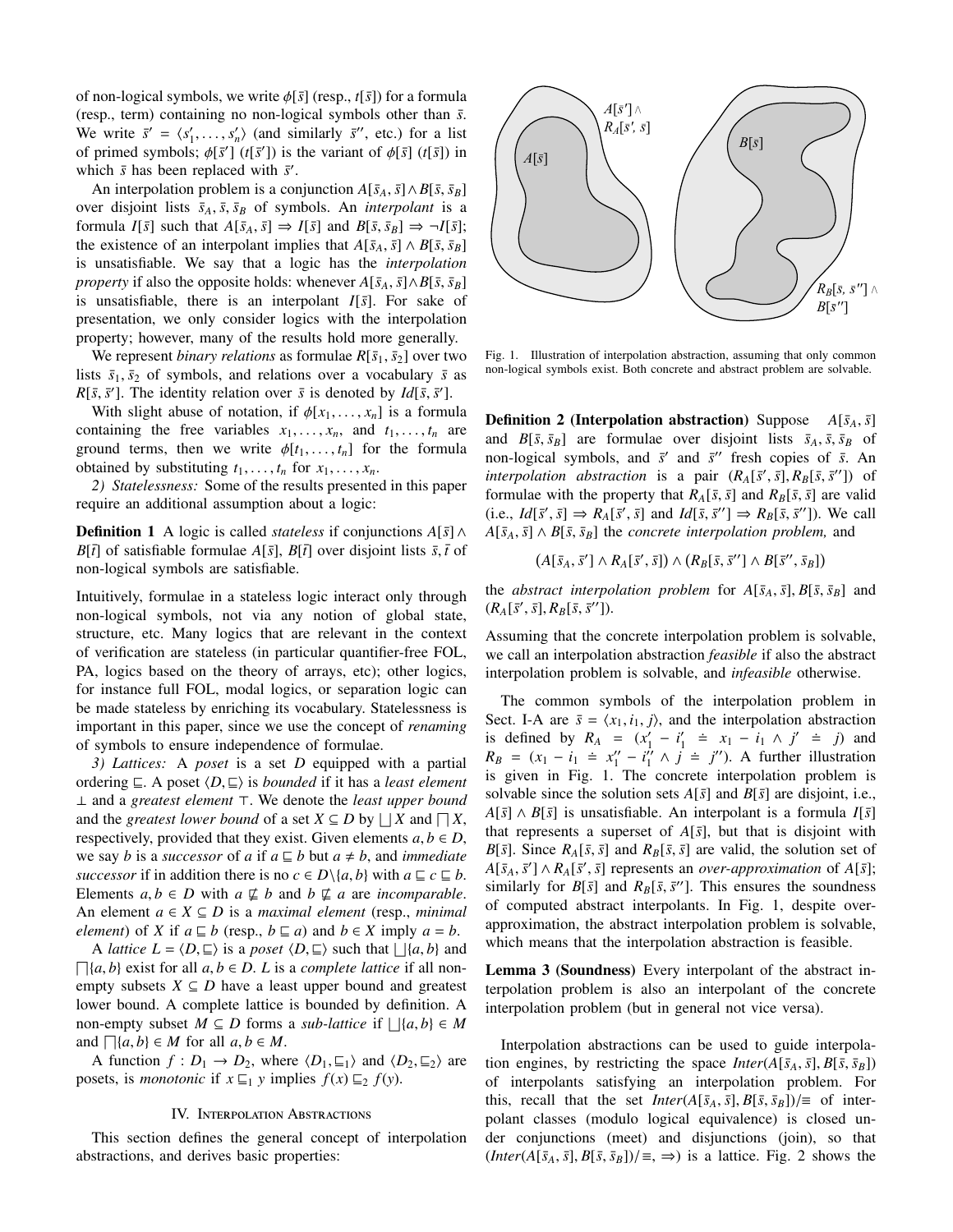

Fig. 2. Parts of the interpolant lattice for the example in Sect. I-A (up to equivalence). The dashed boxes represent the sub-lattices for the abstraction induced by the template terms  $\{i_1\}$  (left) and  $\{x_1 - i_1, j\}$  (right).

interpolant lattice for the example in Sect. I-A; this lattice has a strongest concrete interpolant  $I_{\perp}$  and a weakest concrete interpolant  $I<sub>T</sub>$ . In general, the interpolant lattice might be incomplete and not contain such elements.

For a feasible abstraction, the lattice of abstract interpolants

$$
(Inter(A[\bar{s}_A, \bar{s}'] \wedge R_A[\bar{s}', \bar{s}], R_B[\bar{s}, \bar{s}'] \wedge B[\bar{s}'', \bar{s}_B])/\equiv, \Rightarrow)
$$

is a sub-lattice of the concrete interpolant lattice. The sublattice is *convex*, because if  $I_1$  and  $I_3$  are abstract interpolants and  $I_2$  is a concrete interpolant with  $I_1 \Rightarrow I_2 \Rightarrow I_3$ , then also *I*<sup>2</sup> is an abstract interpolant. The choice of the relation *R<sup>A</sup>* in an interpolation abstraction constrains the lattice of abstract interpolants from below, the relation  $R_B$  from above.

We illustrate two disjoint sub-lattices in Fig. 2: the left box is the sub-lattice for the abstraction  $(i'_1 \neq i_1, i_1 \neq i''_1)$ , while the right box represents the interpolation abstraction right box represents the interpolation abstraction

$$
(x'_1 - i'_1 \doteq x_1 - i_1 \wedge j' \doteq j, \ x_1 - i_1 \doteq x''_1 - i''_1 \wedge j \doteq j'')
$$

used in Sect. I-A to derive interpolant  $I_2$ .

As the following lemma shows, there are no principal restrictions how fine-grained the guidance enforced by an interpolation abstraction can be; however, since abstraction is a semantic notion, we can only impose constraints *up to equivalence of interpolants:*

**Lemma 4 (Completeness)** Suppose  $A[\bar{s}_A, \bar{s}] \wedge B[\bar{s}, \bar{s}_B]$  is an interpolation problem with interpolant  $I[\bar{s}]$  in a stateless logic, such that both  $A[\bar{s}_A, \bar{s}]$  and  $B[\bar{s}, \bar{s}_B]$  are satisfiable (the problem is not degenerate). Then there is a feasible interpolation abstraction (definable in the same logic) such that every abstract interpolant is equivalent to  $I[\bar{s}]$ .

# V. A Catalogue of Interpolation Abstractions

This section introduces a range of practically relevant interpolation abstractions, mainly defined in terms of *templates* as illustrated in Sect. I-A. For any interpolation abstraction, it is interesting to consider the following questions:

- (i) provided the concrete interpolation problem is solvable, characterise the cases in which also the abstract problem can be solved (how *coarse* the abstraction is);
- (ii) provided the abstract interpolation problem is solvable, characterise the space of abstract interpolants.

The first point touches the question to which degree an interpolation abstraction limits the set of proofs that a theorem prover can find. We hypothesise (and explain in Sect. I-A) that it is less important to generate interpolants with a specific syntactic shape, than to force a theorem prover to use the *right argument* for showing that a path in a program is safe.

We remark that interpolation abstractions can also be combined, for instance to create abstractions that include both template terms and template predicates. In general, the component-wise conjunction of two interpolation abstractions is again a well-formed abstraction, as is the disjunction.

### *A. Finite Term Interpolation Abstractions*

The first family of interpolation abstractions is defined with the help of finite sets *T* of *template terms,* and formalises the abstraction used in Sect. I-A. Intuitively, abstract interpolants for a term abstraction induced by *T* are formulae that only use elements of *T*, in combination with logical symbols, as building blocks (a precise characterisation is given in Lem. 7 below). For the case of interpolation in EUF (quantifier-free FOL without uninterpreted predicates), this means that abstract interpolants are Boolean combinations of equations between *T* terms. In linear arithmetic, abstract interpolants may contain equations and inequalities over linear combinations of *T* terms.

The relations defining a term interpolation abstraction follow the example given in Sect. I-A, and assert that primed and unprimed versions of *T* terms have the same value. As a consequence, nothing is known about the value of unprimed terms that are *not* mentioned in *T*.

Definition 5 (Term interpolation abstraction) Suppose that  $A[\bar{s}_A, \bar{s}] \wedge B[\bar{s}, \bar{s}_B]$  is an interpolation problem, and  $T =$  $\{t_1[\bar{s}], \ldots, t_n[\bar{s}]\}$  a finite set of ground terms. The interpolation abstraction  $(R_A^T[\bar{s}', \bar{s}], R_B^T[\bar{s}, \bar{s}'])$  defined by

$$
R_A^T[\bar{s}', \bar{s}] = \bigwedge_{i=1}^n t_i[\bar{s}'] \doteq t_i[\bar{s}], \quad R_B^T[\bar{s}, \bar{s}''] = \bigwedge_{i=1}^n t_i[\bar{s}] \doteq t_i[\bar{s}'']
$$

is called *term interpolation abstraction* over *T*.

Term abstractions are feasible if and only if a concrete interpolant exists that can be expressed purely using *T* terms:

**Lemma 6 (Solvability)** Suppose  $A[\bar{s}_A, \bar{s}] \wedge B[\bar{s}, \bar{s}_B]$  is an interpolation problem, and  $T = \{t_1[\bar{s}], \ldots, t_n[\bar{s}]\}$  a finite set of ground terms. The abstract interpolation problem for  $(R_A^T[\bar{s}', \bar{s}], R_B^T[\bar{s}, \bar{s}'])$  is solvable if and only if there is a<br>formula  $I_{Y}$ ,  $\bar{s}$ ,  $\bar{s}$ ,  $\bar{s}$ ,  $\bar{s}$ ,  $\bar{s}$ ,  $\bar{s}$ ,  $\bar{s}$ ,  $\bar{s}$ ,  $\bar{s}$ ,  $\bar{s}$ ,  $\bar{s}$ ,  $\bar{s}$ ,  $\bar{s}$ ,  $\bar{s}$ ,  $\bar{s}$ ,  $\bar{s}$ ,  $\bar{s}$ ,  $\bar$ formula  $I[x_1, \ldots, x_n]$  over *n* variables  $x_1, \ldots, x_n$  (and no further non-logical symbols) such that  $I[t_1[\bar{s}], \ldots, t_n[\bar{s}]$  is an interpolant of  $A[\bar{s}_A, \bar{s}] \wedge B[\bar{s}, \bar{s}_B].$ 

Example 1 Consider the interpolation abstraction used in Sect. I-A, which is created by the set  $T = \{x_1 - i_1, j\}$  of terms. The abstract interpolation problem is solvable with interpolant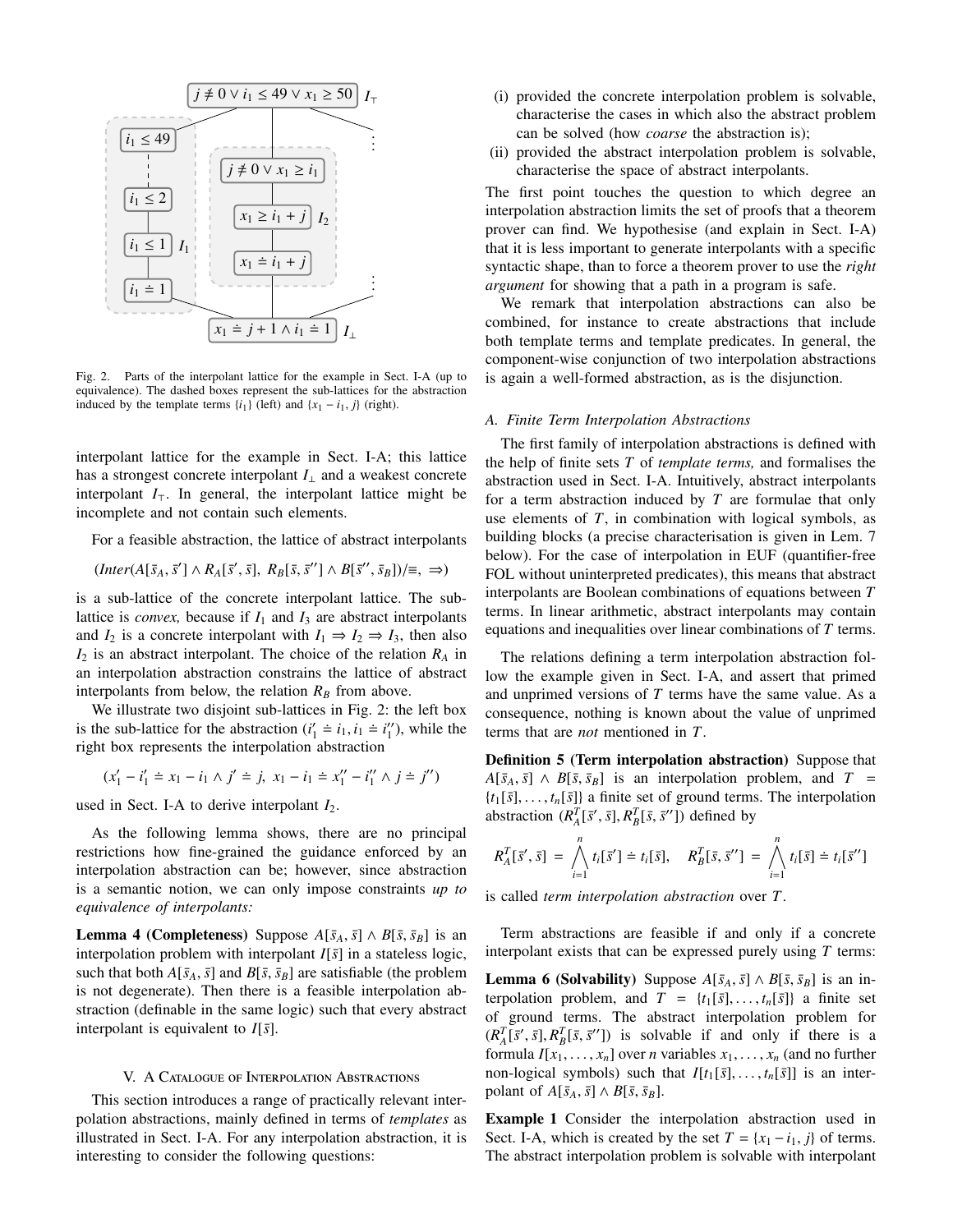$x_1 \geq i_1 + j$ , which can be represented as  $(x_1 - i_1) \geq j$  as a combination of the template terms in *T*.

It would be tempting to assume that *all* interpolants generated by term interpolation abstractions are as specified in Lem. 6, i.e., constructed only from *T* terms and logical symbols. In fact, since our framework restricts the space of interpolants in a semantic way, only weaker guarantees can be provided about the range of possible interpolants; this is related to the earlier observation (Sect. IV) that interpolation can only be restricted *up to logical equivalence:*

Lemma 7 (Interpolant space) Suppose the abstract interpolation problem for  $(R_A^T[\bar{s}', \bar{s}], R_B^T[\bar{s}, \bar{s}'])$  is solvable, and the underlying logic is HIF or PA. Then there is a strongest underlying logic is EUF or PA. Then there is a strongest abstract interpolant  $I_{\perp}[t_1[\bar{s}], \ldots, t_n[\bar{s}]]$ , and a weakest abstract interpolant  $I_{\top}[t_1[\bar{s}], \ldots, t_n[\bar{s}]]$ , each constructed only from *T* terms and logical symbols. A formula  $J[\bar{s}]$  is an abstract interpolant iff the implications  $I_{\perp}[t_1[\bar{s}], \ldots, t_n[\bar{s}]]$  ⇒  $J[\bar{s}]$  ⇒  $I_{\top}[t_1[\bar{s}], \ldots, t_n[\bar{s}]]$  hold.

Example 2 Again, consider Sect. I-A, and the interpolant lattice as shown in Fig. 2. The strongest abstract interpolant for the interpolation abstraction induced by  $T = \{x_1 - i_1, j\}$  is  $x_1 \doteq i_1 + j$ , the weakest one  $j \neq 0 \vee x_1 \geq i_1$ .

# *B. Finite Predicate Interpolation Abstractions*

In a similar way as sets of terms, also finite sets of *formulae* induce interpolation abstractions. Template formulae can be relevant to steer an interpolating theorem prover towards (possibly user-specified or quantified) interpolants that might be hard to find for the prover alone. The approach bears some similarities to the concept of predicate abstraction in model checking [20], [21], but still leaves the use of templates entirely to the theorem prover.

#### Definition 8 (Predicate interpolation abstraction)

Suppose  $A[\bar{s}_A, \bar{s}] \wedge B[\bar{s}, \bar{s}_B]$  is an interpolation problem, and *Pred* =  $\{\phi_1[\bar{s}], \ldots, \phi_n[\bar{s}]\}$  is a finite set of formulae.  $(R_A^{Pred}[\bar{s}', \bar{s}], R_B^{Pred}[\bar{s}, \bar{s}''])$  defined by

$$
R_A^{Pred}[\bar{s}', \bar{s}] = \bigwedge_{i=1}^n (\phi_i[\bar{s}'] \to \phi_i[\bar{s}])
$$
  

$$
R_B^{Pred}[\bar{s}, \bar{s}''] = \bigwedge_{i=1}^n (\phi_i[\bar{s}] \to \phi_i[\bar{s}''])
$$

is called *predicate interpolation abstraction* over *Pred*.

Intuitively, predicate interpolation abstractions restrict the solutions of an interpolation problem to those interpolants that can be represented as a positive Boolean combination of the predicates in *Pred*. Note that it is possible to include the negation of a predicate φ[ ¯*s*] in *Pred* if *negative* occurrences of  $\phi[\bar{s}]$  are supposed to be allowed in an interpolant (or both  $\phi[\bar{s}]$  and  $\neg \phi[\bar{s}]$  for both positive and negative occurrences).

**Lemma 9 (Solvability)** Suppose  $A[\bar{s}_A, \bar{s}] \wedge B[\bar{s}, \bar{s}_B]$  is an interpolation problem, and *Pred* a finite set of predicates. If the underlying logic is stateless, then the abstract interpolation problem for  $(R_A^{Pred}[\bar{s}', \bar{s}], R_B^{Pred}[\bar{s}, \bar{s}'])$  is solvable if and only if *A*[ $\bar{s}_A$ ,  $\bar{s}$ ] ∧ *B*[ $\bar{s}$ ,  $\bar{s}_B$ ] has an interpolant *I*[ $\bar{s}$ ] that is a positive Boolean combination of predicates in *Pred*.

We remark that the implication  $\Leftarrow$  holds in all cases, whereas  $\Rightarrow$  needs the assumption that the logic is stateless. As a counterexample for the stateful case, consider the interpolation problem  $(\forall x, y, x \neq y) \wedge (\exists x, y, x \neq y)$  in full FOL. The abstract interpolation problem is solvable even for *Pred* =  $\emptyset$  (with interpolant  $\forall x, y$ .  $x \neq y$ ), but no positive Boolean combination of *Pred* formulae is an interpolant.

The interpolant space can be characterised as for term interpolation abstractions (Lem. 7):

Lemma 10 (Interpolant space) Suppose the abstract interpolation problem for  $(R^{Pred}_{A}[\bar{s}', \bar{s}], R^{Pred}_{B}[\bar{s}, \bar{s}'])$  is solvable, and<br>the underlying logic is stateless. Then there is a strongest the underlying logic is stateless. Then there is a strongest abstract interpolant  $I_{\perp}[\bar{s}]$ , and a weakest abstract interpolant  $I_{\tau}[\bar{s}]$ , each being a positive Boolean combination of predicates in *Pred*. A formula  $J[\bar{s}]$  is an abstract interpolant iff the implications  $I_{\perp}[\bar{s}] \Rightarrow J[\bar{s}] \Rightarrow I_{\bar{\perp}}[\bar{s}]$  hold.

## *C. Quantified Interpolation Abstractions*

The previous sections showed how interpolation abstractions are generated by finite sets of templates. A similar construction can be performed for *infinite* sets of templates, expressed schematically with the help of variables; in the verification context, this is particularly relevant if arrays or heap are encoded with the help of uninterpreted functions.

Example 3 Suppose the binary function *H* represents heap contents, with heap accesses *obj*. *field* translated to *<sup>H</sup>*(*obj*, *field*), and is used to state an interpolation problem:

$$
(H(a, f) \doteq c \land H(b, g) \neq null) \land (b \doteq c \land H(b, g) \doteq null \land H(H(a, f), g) \doteq null)
$$

An obvious interpolant is the formula  $I_1 = (H(b, g) \neq null)$ .<br>Based on domain-specific knowledge we might want to avoid Based on domain-specific knowledge, we might want to avoid interpolants with direct heap accesses  $H(\cdot, g)$ , and instead prefer the pattern  $H(H(\cdot, f), g)$ . To find alternative interpolants, we can use the templates  $\{H(H(x, f), g), a, b, c\}$ , the first of which contains a schematic variable *x*. The resulting abstraction excludes  $I_1$ , but yields the interpolant

$$
I_2 = (b \doteq c \rightarrow H(H(a, f), g) \neq null).
$$

Definition 11 (Schematic term abstraction) Suppose an interpolation problem  $A[\bar{s}_A, \bar{s}] \wedge B[\bar{s}, \bar{s}_B]$ , and a finite set  $T =$  $\{t_1[\bar{s}, \bar{x}_1], \ldots, t_n[\bar{s}, \bar{x}_1]\}$  of terms with free variables  $\bar{x}_1, \ldots, \bar{x}_n$ . The interpolation abstraction  $(R_A^T[\bar{s}', \bar{s}], R_B^T[\bar{s}, \bar{s}'])$  defined by

$$
R_A^T[\bar{s}', \bar{s}] = \bigwedge_{i=1}^n \forall \bar{x}_i. t_i[\bar{s}', \bar{x}_i] \doteq t_i[\bar{s}, \bar{x}_i],
$$
  

$$
R_B^T[\bar{s}, \bar{s}''] = \bigwedge_{i=1}^n \forall \bar{x}_i. t_i[\bar{s}, \bar{x}_i] \doteq t_i[\bar{s}'', \bar{x}_i]
$$

is called *schematic term interpolation abstraction* over *T*.

Note that schematic term interpolation abstractions reduce to ordinary term interpolation abstractions (as in Def. 5) if none of the template terms contains free variables.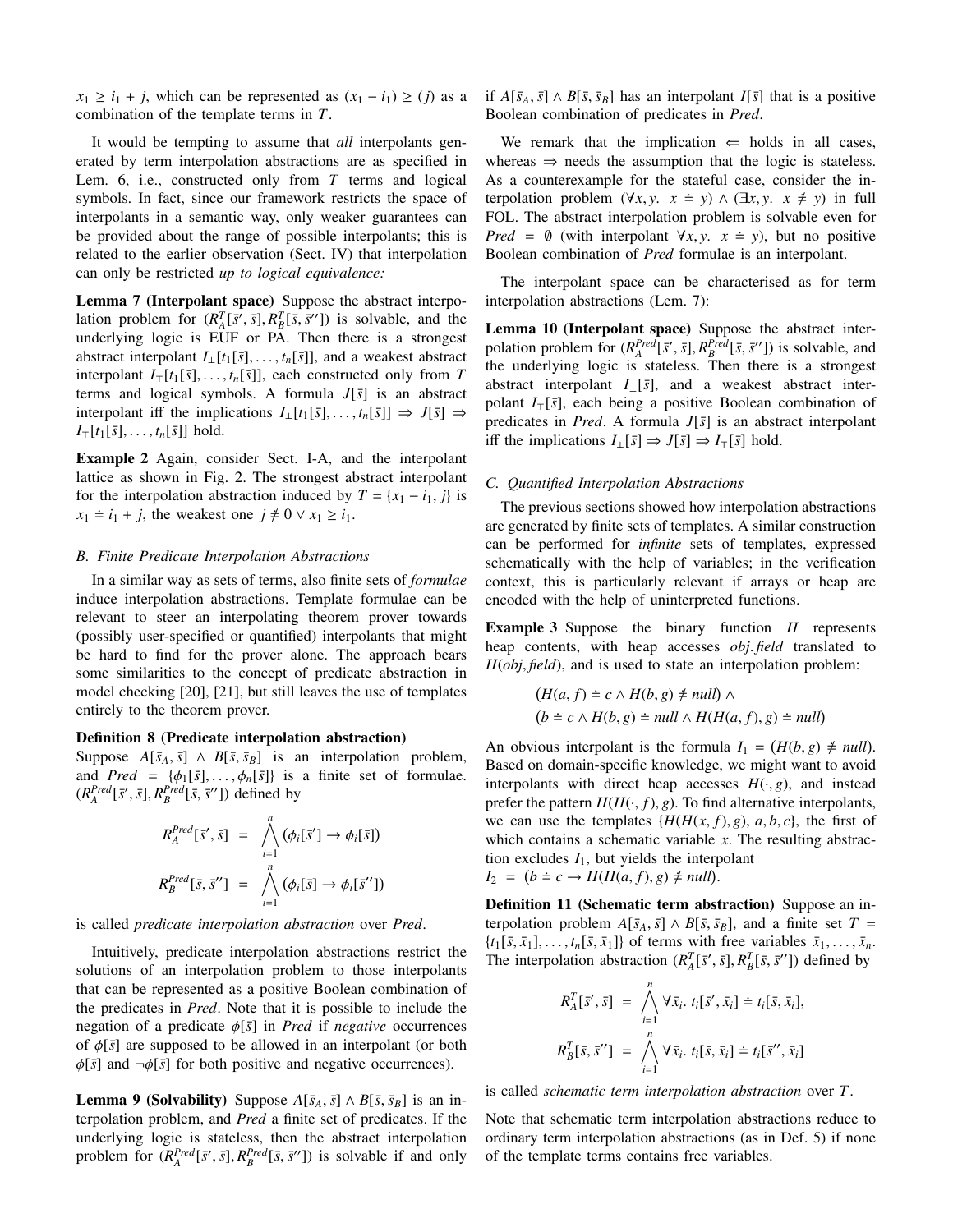Quantified abstractions are clearly less interesting for logics that admit quantifier elimination, such as PA, but they are relevant whenever uninterpreted functions (EUF) are involved.

**Lemma 12 (Solvability in EUF)** Suppose  $A[\bar{s}_A, \bar{s}] \wedge B[\bar{s}, \bar{s}_B]$ is an interpolation problem in EUF,  $T = \{t_1[\bar{s}, \bar{x}_1], \ldots, t_n[\bar{s}, \bar{x}_1]\}$ a finite set of schematic terms, and  $f = \langle f_1, \ldots, f_n \rangle$  a vector of fresh functions with arities  $|\bar{x}_1|, \ldots, |\bar{x}_n|$ , respectively. The abstract interpolation problem for  $(R_A^T[\bar{s}', \bar{s}], R_B^T[\bar{s}, \bar{s}'])$  is solv-<br>able if and only if there is a formula *II f.*  $f_1$  (without popable if and only if there is a formula  $I[f_1, \ldots, f_n]$  (without nonlogical symbols other than  $\bar{f}$ ) such that  $I[t_1[\bar{s}, \cdot], \ldots, t_n[\bar{s}, \cdot]]$  is an interpolant of  $A[\bar{s}_A, \bar{s}] \wedge B[\bar{s}, \bar{s}_B].$ 

The expression  $I[t_1[\bar{s}, \cdot], \ldots, t_n[\bar{s}, \cdot]]$  denotes the formula obtained by replacing each occurrence of a function  $f_i$  in  $I[f_1, \ldots, f_n]$  with the template  $t_i$ [ $\bar{s}$ ,  $\bar{x}_i$ ], substituting the arguments of  $f_i$  for the schematic variables  $\bar{x}_i$ .

# VI. Exploration of Interpolants

In practice, given an interpolation problem, we want to compute a whole *range* of interpolants, or alternatively find an interpolant that is optimal with respect to some objective. For instance, in the example in Sect. I-A, we consider interpolant  $I_2$  constructed using templates  $\{x_1 - i_1, j\}$  as "better" than interpolant  $I_1$  for the template  $i_1$ . To formalise this concept of *interpolant exploration* we arrange families of interpolation abstractions as *abstraction lattices,* and present search algorithms on such lattices. Abstraction lattices are equipped with a monotonic mapping  $\mu$  to abstractions ( $R_A, R_B$ ), ordered by component-wise implication. The following paragraphs focus on the case of *finite* abstraction lattices; the handling of infinite (parametric) abstraction lattices is planned as future work.

Definition 13 (Abstraction lattice) Suppose an interpolation problem  $A[\bar{s}_A, \bar{s}] \wedge B[\bar{s}, \bar{s}_B]$ . An *abstraction lattice* is a pair  $(\langle L, \sqsubseteq_L \rangle, \mu)$  consisting of a complete lattice  $\langle L, \sqsubseteq_L \rangle$  and a monotonic mapping  $\mu$  from elements of  $\langle L, \sqsubseteq_L \rangle$  to interpolation abstractions  $(R_A[\bar{s}', \bar{s}], R_B[\bar{s}, \bar{s}'])$  with the property that  $u(1) = (Id[\bar{s}' \bar{s}]Id[\bar{s}, \bar{s}'])$  $\mu(\perp) = (Id[\bar{s}', \bar{s}], Id[\bar{s}, \bar{s}''])$ .

The elements of an abstraction lattice that map to *feasible* interpolation abstractions form a downward closed set; an illustration is given in Fig. 3, where feasible elements are shaded in gray. Provided that the concrete interpolation problem is solvable, the set of feasible elements in the lattice is nonempty, due to the requirement that  $\mu(\perp) = (Id[\bar{s}', \bar{s}], Id[\bar{s}, \bar{s}'])$ .<br>Particularly interesting are *maximal feasible* internalation

Particularly interesting are *maximal feasible* interpolation abstractions, i.e., the maximal elements within the set of feasible interpolation abstractions. Maximal feasible abstractions restrict interpolants in the strongest possible way, and are therefore most suitable for exploring interpolants; we refer to the set of maximal feasible elements as *abstraction frontier*.

## *A. Construction of Abstraction Lattices*

When working with interpolation abstractions generated by templates, abstraction lattices can naturally by constructed as the *powerset lattice* of some template base set (ordered by the superset relation); this construction applies both to term and predicate templates. Another useful construction is to form the *product* of two lattices, defining the mapping  $\mu$  as the conjunction (or alternatively disjunction) of the individual mappings  $\mu_1, \mu_2$ .

Example 4 An abstraction lattice for the example in Sect. I-A is  $(\langle \varphi(T), \varphi \rangle, \mu)$ , with base templates  $T = \{x_1 - i_1, i_1, j\}$  and  $\mu$ mapping each element to the abstraction in Def. 5. Note that the bottom element of the lattice represents the full set *T* of templates (the weakest abstraction), and the top element the empty set  $\emptyset$  (the strongest abstraction). Also, note that  $\mu(T)$  is the identity abstraction  $(Id[\bar{s}', \bar{s}], Id[\bar{s}, \bar{s}'])$ , since *T* is a basis of the vector space of linear functions in *x*, *i*, *i* of the vector space of linear functions in  $x_1$ ,  $i_1$ ,  $j$ .

The lattice is presented in Fig. 3, with feasible elements in light gray. The maximal feasible elements  $\{i_1\}$  and  $\{x_1 - i_1, j\}$ map to interpolation abstractions with the abstract interpolants *I*<sup>1</sup> and *I*2, respectively, as illustrated in Fig 2. Smaller feasible elements (closer to ⊥) correspond to larger sub-lattices of abstract interpolants, and therefore provide weaker guidance for a theorem prover; for instance, element  $\{i, i_1\}$  can produce all abstract interpolants that  $\{i_1\}$  generates, but can in addition lead to interpolants like  $I_3 = (j \neq 0 \vee i_1 \leq 49)$ .



Fig. 3. The abstraction lattice for the running example. The light gray shaded elements are feasible, the dark gray ones maximal feasible.

# *B. Computation of Abstraction Frontiers*

We present an algorithm to compute abstraction frontiers of finite abstraction lattices. The search is described in Algorithms 1 and 2. Algorithm 1 describes the top-level procedure for finding minimal elements in an abstraction lattice. Initially we check if the  $\perp$  element is infeasible (line 1). If this is the case, then the concrete interpolation problem is not solvable and we return an empty abstraction frontier. Otherwise, we initialise the frontier with a maximal feasible element (line 4), which is found by the *maximise* function (described in Algorithm 2). Next, in line 5 we check whether a feasible element can be found that is incomparable to all frontier elements found so far; efficient methods for computing such incomparable elements can be defined based on the shape of the chosen abstraction lattice, and are not shown here. As long as incomparable elements can be found, we compute further maximal feasible elements and add them to the frontier.

In Algorithm 2 we describe the procedure for finding a maximal feasible element *mfe* with the property that  $elem \sqsubseteq mfe$ . In each iteration of the maximisation loop, it is checked whether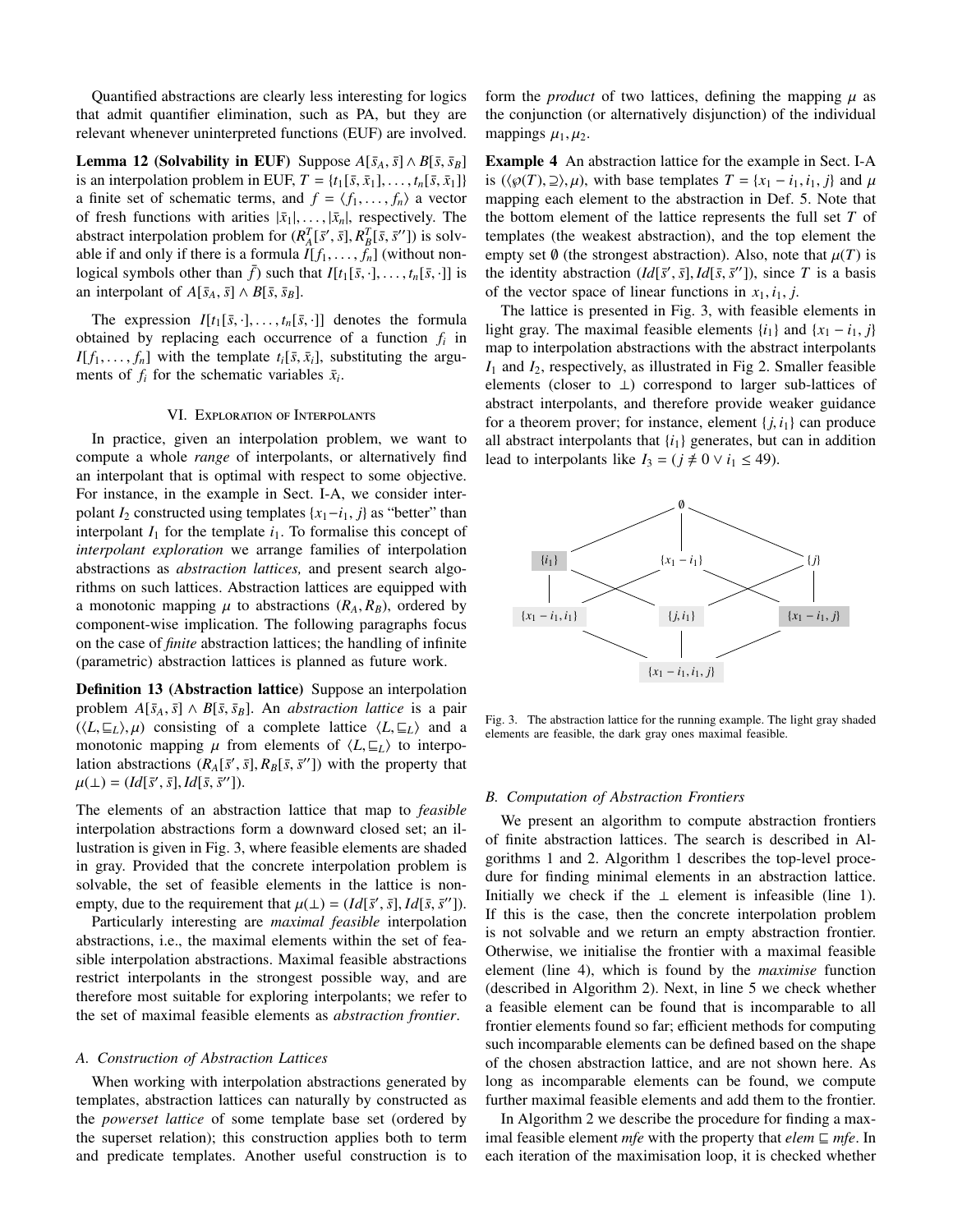Algorithm 1: Exploration algorithm

| <b>Input:</b> Interpolation problem $A[\bar{s}_A, \bar{s}] \wedge B[\bar{s}, \bar{s}_B],$ |
|-------------------------------------------------------------------------------------------|
| abstraction lattice $(\langle L, \sqsubseteq_L \rangle, \mu)$                             |
| <b>Result:</b> Set of maximal feasible interpolation abstractions                         |
| <b>1 if</b> $\perp$ <i>is infeasible</i> then                                             |
| $2$   return $\emptyset$ ;                                                                |
| 3 end                                                                                     |
| 4 Frontier $\leftarrow$ {maximise( $\perp$ )};                                            |
| 5 while $\exists$ feasible elem $\in$ L, incomparable with Frontier do                    |
| 6   Frontier $\leftarrow$ Frontier $\cup$ {maximise(elem)};                               |
| 7 end                                                                                     |
|                                                                                           |

<sup>8</sup> return *Frontier*;

| <b>Algorithm 2:</b> Maximisation algorithm                                                            |  |  |  |  |  |  |  |  |
|-------------------------------------------------------------------------------------------------------|--|--|--|--|--|--|--|--|
| Input: Feasible element: elem                                                                         |  |  |  |  |  |  |  |  |
| <b>Result:</b> Maximal feasible element                                                               |  |  |  |  |  |  |  |  |
| 1 while $\exists$ feasible successor fs of elem do                                                    |  |  |  |  |  |  |  |  |
| pick element <i>middle</i> such that $fs \sqsubseteq_L middle \sqsubseteq_L \top$ ;<br>$\overline{2}$ |  |  |  |  |  |  |  |  |
| if middle is feasible then<br>3                                                                       |  |  |  |  |  |  |  |  |
| $elem \leftarrow middle;$<br>$\overline{4}$                                                           |  |  |  |  |  |  |  |  |
| else<br>5                                                                                             |  |  |  |  |  |  |  |  |
| $elem \leftarrow fs;$<br>6                                                                            |  |  |  |  |  |  |  |  |
| end<br>$\overline{7}$                                                                                 |  |  |  |  |  |  |  |  |
| end<br>8                                                                                              |  |  |  |  |  |  |  |  |
| 9 return elem;                                                                                        |  |  |  |  |  |  |  |  |

*elem* has any feasible parents (line 1); if this is not the case, *elem* has to be maximal feasible and is returned. Otherwise, in the loop body the algorithm executes a binary search on the set of elements in between *elem* and  $\top$ . The algorithm depends on the ability to efficiently compute (random) middle elements between two elements  $a \sqsubset b$  of the lattice (line 2); again, this functionality can best be implemented specifically for an individual lattice, and is not shown here.

# Lemma 14 (Correctness of exploration algorithm) When applied to a finite abstraction lattice, Algorithm 1 terminates and returns the set of maximal feasible elements.

A useful refinement of the exploration algorithm is to *canonise* lattice elements during search. Elements  $a, b \in L$ are considered equivalent if they are mapped to (logically) equivalent abstraction relations by  $\mu$ . Canonisation can select a representative for every equivalence class of lattice elements, and search be carried out only on such canonical elements.

## *C. Selection of Maximal Feasible Elements*

Given the abstraction frontier, it is possible to compute a range of interpolants solving the original interpolation problem. However, for large abstraction frontiers this may be neither feasible nor necessary. It is more useful to define a measure for the quality of interpolation abstractions, again exploiting domain-specific knowledge, and only use the best abstractions for interpolation.

To select good maximal feasible interpolation abstractions, we define a function  $cost: L \rightarrow \mathbb{N}$  that maps elements of an abstraction lattice  $(\langle L, \underline{\sqsubseteq_L} \rangle, \mu)$  to a natural number, with lower values indicating that an interpolation abstraction is considered better. In the case of abstractions constructed using a powerset lattice over templates  $(L = \wp(T))$ , it is natural to assign a cost to every element in *T* (*cost* :  $T \rightarrow \mathbb{N}$ ), and to define the cost of a lattice element  $A \in L$  as  $cost(A) = \sum_{t \in A} cost(t)$ .

Our abstraction lattice in Fig. 3 has two maximal feasible elements,  $\{i_1\}$  and  $\{x_1 - i_1, j\}$ , that result in computing the interpolants  $I_1$  and  $I_2$ , respectively. We can define a cost function that assigns a high cost to  $\{i_1\}$  and a low cost to  ${x_1 - i_1, j}$ , expressing the fact that we prefer to not talk about the loop counter  $i_1$  in absolute terms. More generally, assigning a high cost to variables representing loop counters is a reasonable strategy for obtaining general interpolants (a similar observation is made in [7], and implemented with the help of "term abstraction").

# VII. Integration into a Software Model Checker

# *A. General Integration*

Interpolation abstraction can be applied whenever interpolation is used by a model checker to eliminate spurious counterexamples. To this end, it is necessary to select one or multiple *abstraction points* in the constructed interpolation problem (which might concern an inductive sequence of interpolants, tree interpolants, etc.), and then to define an abstraction lattice for each abstraction point. For instance, when computing an inductive sequence  $I_0, I_1, \ldots, I_{10}$  for the conjunction  $P_1 \wedge \cdots \wedge P_{10}$ , we might select interpolants  $I_3$  and *I*<sup>5</sup> as abstraction points, choose a pair of abstraction lattices, and add abstraction relations to the conjuncts  $P_3$ ,  $P_4$ ,  $P_5$ ,  $P_6$ .

We then use Algorithm 1 to search for maximal feasible interpolation abstractions in the Cartesian product of the chosen abstraction lattices. With the help of cost functions, the best maximal feasible abstractions can be determined, and subsequently be used to compute abstract interpolants.

# *B. Abstraction in Eldarica*

We have integrated our technique into the predicate abstraction-based model checker Eldarica [2], which uses Horn clauses to represent different kinds of verification problems [3], and solves recursion-free Horn constraints to synthesise new predicates for abstraction [4]. As abstraction points, recurrent control locations in counterexamples are chosen (corresponding to recurrent relation symbols of Horn clauses), which represent loops in a program. Abstraction lattices are powerset lattices over the template terms

 $\{z \mid z \text{ a variable in the program}\}\$ 

∪ { $x + y$ ,  $x - y \mid x, y$  variables assigned in the loop body}

In Table I we evaluate the performance of our approach compared to Eldarica without interpolation abstraction, the acceleration-based tool Flata [2], and the Horn engine of Z3 [22] (v4.3.2). Benchmarks are taken from [15], and from a recent collection of Horn problems in SMT-LIB format.<sup>1</sup> They tend to be small (10−750 Horn clauses each), but challenging

<sup>1</sup>https://svn.sosy-lab.org/software/sv-benchmarks/trunk/clauses/